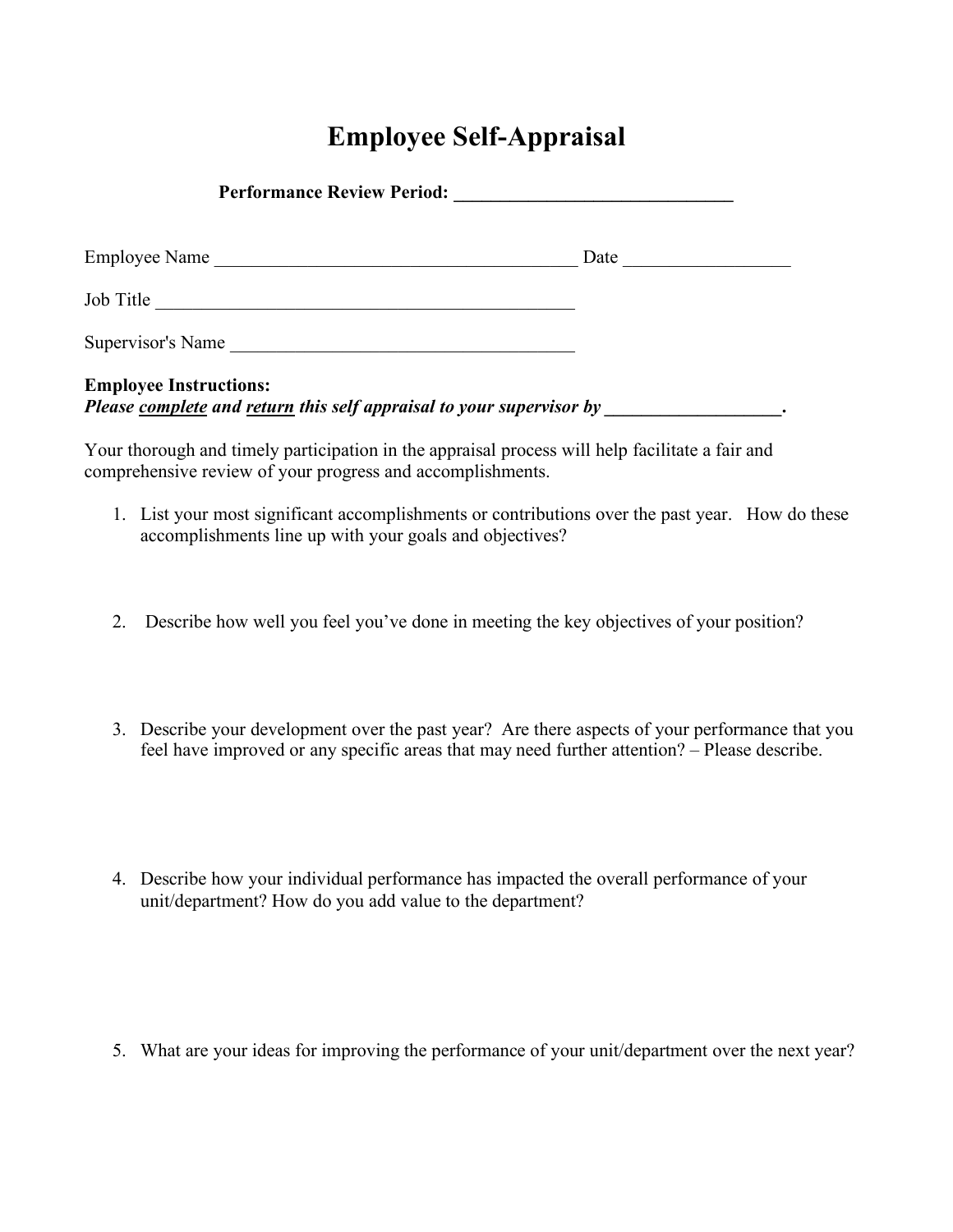6. State two work-related goals for the coming year and indicate how you plan to accomplish them.

## **Evaluate yourself on the following factors.**

**Rating Scale**: 5 – Exemplary Performance **4** – Exceeds Expectations on a sustained basis **3** – Achieves Expectations **2** – Needs Improvement **1** - Unsatisfactory

| Category                                                                             | <b>Self-Rating</b> |
|--------------------------------------------------------------------------------------|--------------------|
| a. Practical Skills for your position (job specific) How proficient are your skills? |                    |
| b. Job Knowledge                                                                     |                    |
| (How knowledgeable are you? Are you aware of best practices?)                        |                    |
| c. Quality of Work (comprehensive, accurate, attention to detail, follow through)    |                    |
| d. Project Management Skills, if applicable.                                         |                    |
| e. Computer Skills                                                                   |                    |
| $(i.e. MS Word & Excel, etc., the web)$                                              |                    |
| f. Time Management & Organizational Skills – (Do you use your time well?)            |                    |
| g. Interpersonal Skills/Teamwork                                                     |                    |
| (positive attitude; ability to get along well with co-workers/clients/vendors)       |                    |
| h. Communication Skills – Verbal/Written                                             |                    |
| (proposals/reports, letters, memos, etc.)                                            |                    |
| i. Innovation or Creativity – How creative are you in your work? New ideas?          |                    |
| Attendance – punctuality; attendance; reliability<br>1.                              |                    |
| k. Responsiveness – timeliness in getting work done; follow through; meets deadlines |                    |
| L. Professionalism – conduct is respectful of others; handles matters appropriately  |                    |
| m. Relationship with manager/supervisor – My relationship with my manager/supervisor |                    |
|                                                                                      |                    |

## **Overall – Using the scale above, how would you rate your overall**  performance?<br>performance?

*Thank you for taking the time to complete the Employee Self-Appraisal.* 

**Return the completed form to your supervisor. Keep a copy of this form for yourself.**

**If you are currently in a supervisor or manager position, please complete the following page.**